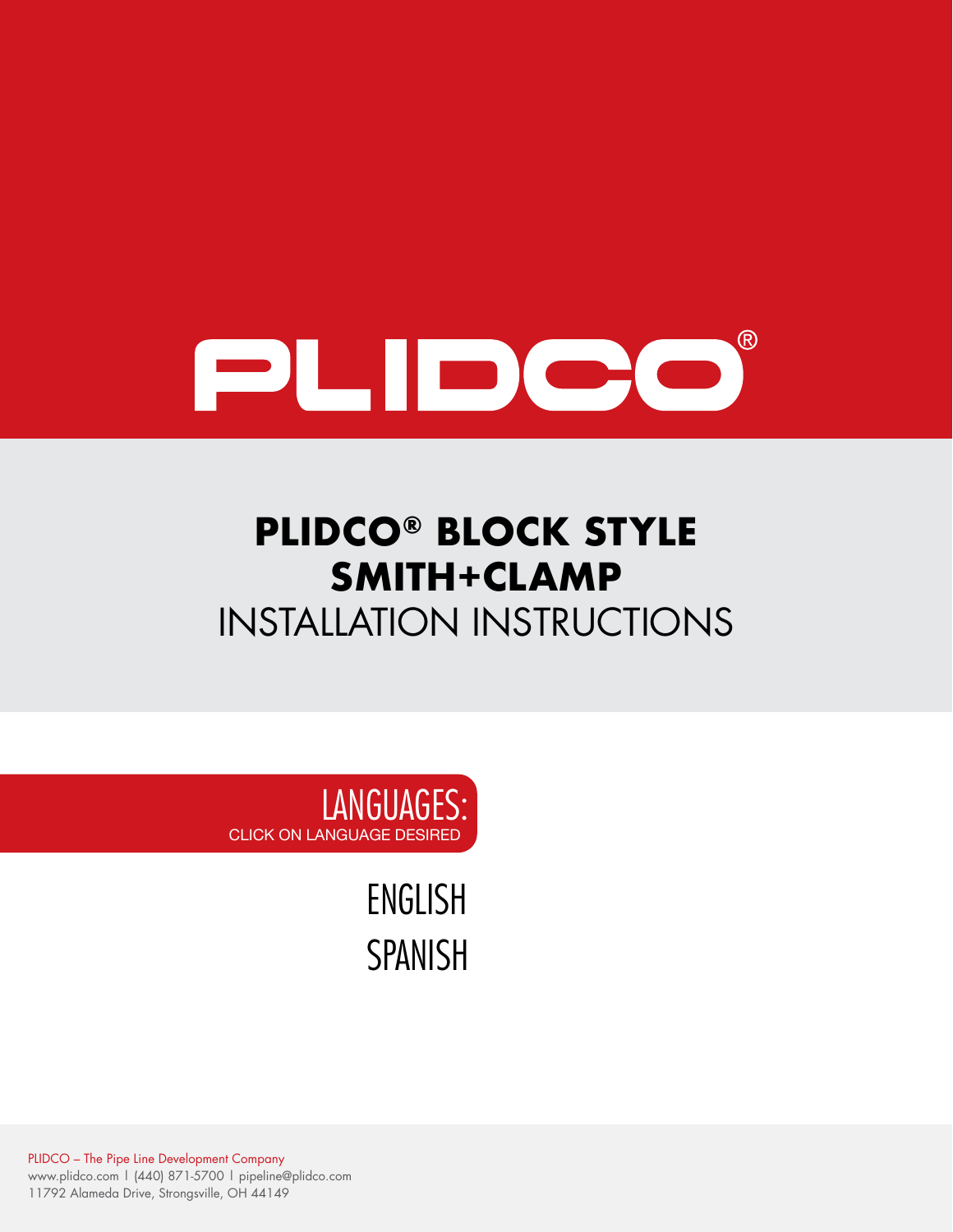<span id="page-1-0"></span>

The Pipe Line Development Company 11792 Alameda Drive • Strongsville, Ohio 44149 Phone: (440) 871-5700 • Fax: (440) 871-9577 Toll Free: 1-800-848-3333 web: www.plidco.com • e-mail: pipeline@plidco.com

# **PLIDCO® BLOCK-STYLE SMITH+CLAMP INSTALLATION INSTRUCTIONS**

!! **WARNING**!!

IMPROPER SELECTION OR USE OF THIS PRODUCT CAN RESULT IN EXPLOSION, FIRE, DEATH, PERSONAL INJURY, PROPERTY DAMAGE AND/OR HARM TO THE ENVIRONMENT.

Do not use or select a Block-Style PLIDCO Smith+Clamp until all aspects of the application are thoroughly understood. Do not use the Block-Style PLIDCO Smith+Clamp until you read and understand these installation instructions. If you have any questions, or encounter any difficulties using this product, please contact PLIDCO.

# **READ CAREFULLY**

The person in charge of the repair must be familiar with these instructions and communicate them to all personnel involved in the installation.

# **Safety Check List**

 $\Box$  Read and follow these instructions carefully. Follow your company's safety policy and applicable codes and standards.

 $\Box$  Whenever a PLIDCO product is modified in any form including adding a vent or changing seals by anyone other than the Engineering and Manufacturing Departments of The Pipe Line Development Company or a PLIDCO certified repacking company, the product warranty is voided. Products that are field modified do not have the benefit of the material traceability, procedural documentation, quality inspection and experienced workmanship that are employed by The Pipe Line Development Company.

- □ The Block-Style PLIDCO Smith+Clamp is a pinhole leak repair clamp and should never be used to couple pipe. The Block-Style PLIDCO Smith+Clamp has no end restraint, and if so utilized could result in EXPLOSION, FIRE, DEATH, PERSONAL INJURY, PROPERTY DAMAGE, AND/OR HARM TO THE ENVIRONMENT.
- During the *Pipe Preparation* and *Installation* procedures, those installing the PLIDCO Smith+Clamp must wear, at minimum, Z87+ safety eyewear and steel toe safety footwear.
- $\Box$  Be absolutely certain the gasket seal material (expanded PTFE up to 500°F or graphite 500°F to 700°F) is suitable for the intended use. Contact PLIDCO or an authorized PLIDCO distributor if there are any questions.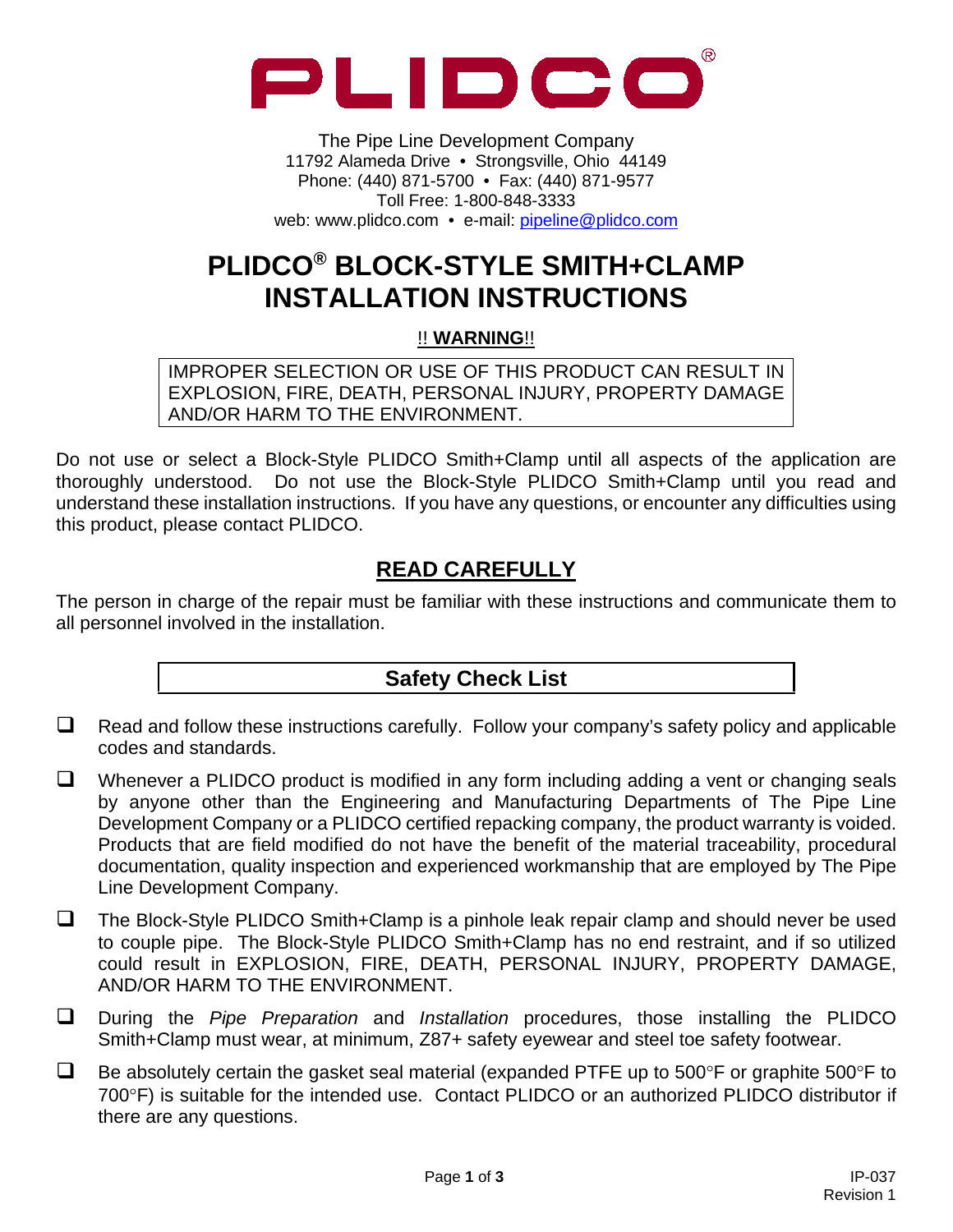- $\Box$  Observe the maximum allowable operating pressure (MAOP) and temperature on the label of the PLIDCO product. Do not exceed the MAOP or temperature as indicated on the unit.
- $\Box$  When repairing an active leak, extreme care must be taken to quard personnel. Severe injury or death could result.
- $\Box$  If the pipeline has been shut down, re-pressuring should be done with extreme caution. Re-pressuring should be accomplished slowly and steadily without surges that could vibrate the pipeline and fitting. Industry codes and standards are a good source of information on this subject. Except for testing purposes, do not exceed the design pressure of the Block-Style PLIDCO Smith+Clamp. Personnel should not be allowed near the repair until the seal has been proven.
- $\Box$  The maximum working pressure of a Block-Style PLIDCO Smith+Clamp is based on an 1/8 inch (3.2mm) diameter pinhole. Larger pinholes can be sealed at reduced pressures. Contact PLIDCO for specific details.

#### **Pipe Preparation**

- Remove all coatings, rust and scale from the pipe surface where the gasket of the Block-Style PLIDCO Smith+Clamp will contact the pipe.
- The gasket can tolerate minor surface irregularities up to  $\pm$  1/32 of an inch.

#### **Installation**

- 1. Clean and lubricate all studbolts and nuts. Ensure the nuts turn easily on the studs.
- 2. Loosely assemble the Block-Style PLIDCO Smith+Clamp on the pipe next to the leak. Note the gasket is in one half of the block only. (See Figure 1)



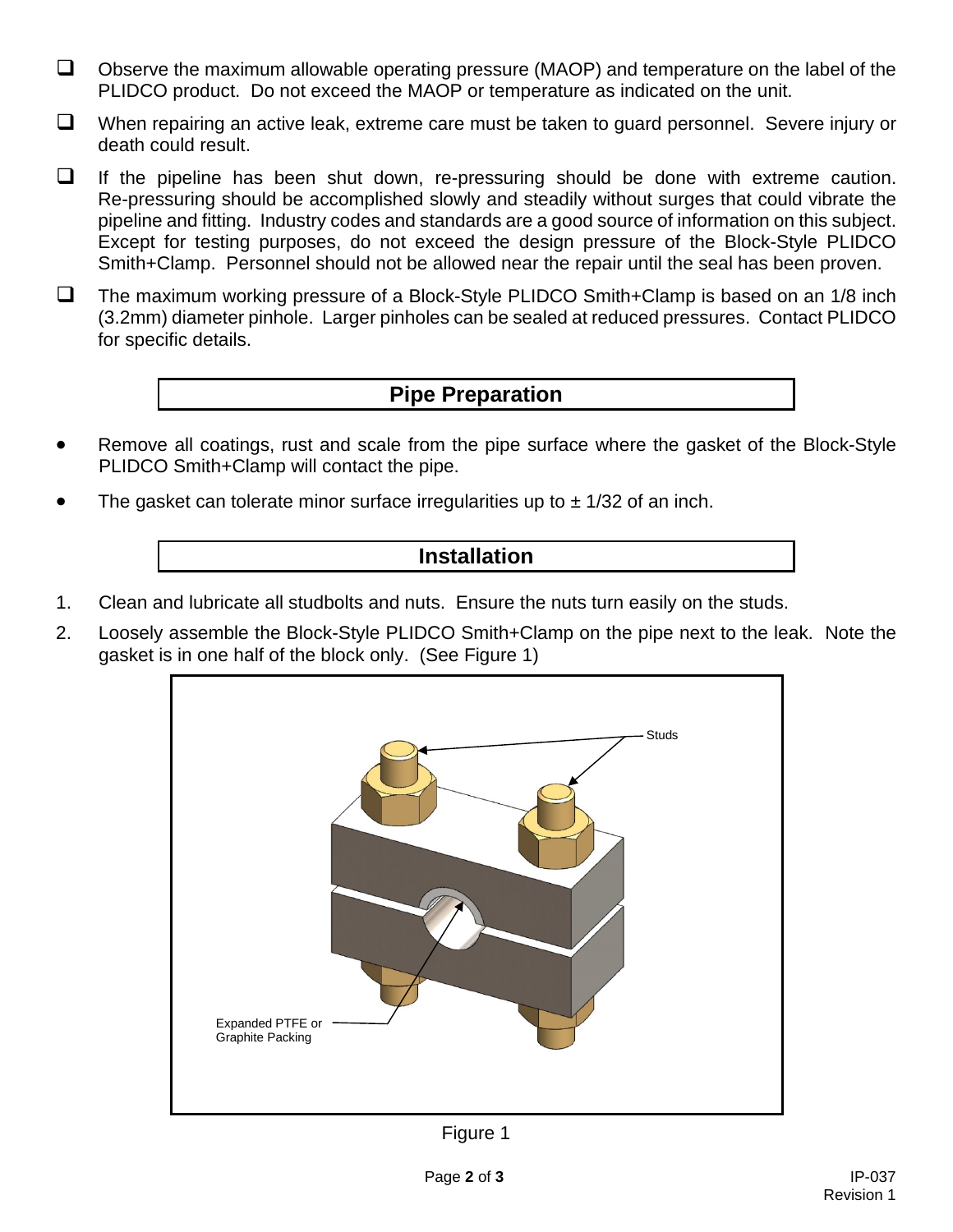- 3. Slide the Block-Style PLIDCO Smith+Clamp over the leak, centering the gasket on the leak as best as possible. A grease pen mark on the pipe is helpful in centering the Block-Style PLIDCO Smith+Clamp.
- 4. Tighten all studs to the torque value shown below.

| <b>Drawbolt</b><br>Size (inches) | Torque for PTFE Packing |          | Torque for Graphite Packing |          |
|----------------------------------|-------------------------|----------|-----------------------------|----------|
|                                  | ft-Ibs                  | Nm       | ft-Ibs                      | Nm       |
| 1/2                              | 25 to 35                | 34 to 47 | 45 to 55                    | 61 to 75 |

#### **Re-pressuring**

If the pipeline has been shut down, re-pressuring should be done with extreme caution. Re-pressuring should be accomplished slowly and steadily without surges that could vibrate the pipeline or produce a sudden impact load. Industry codes and standards are a good source of information on this subject. Except for testing purposes, do not exceed the design pressure of the PLIDCO fitting. Personnel should not be allowed near the repair until the seal has been proven.

#### **Storage Instructions**

- PLIDCO Block-Style Smith+Clamps should be stored in a dry environment.
- Storage temperatures should be between 32°F (0°C) and 120°F (49°C).
- Cover with dark polyethylene to keep the direct sunlight from the packing.
- It is best to exclude contamination, light, ozone, and radiation.
- Improperly stored PLIDCO Smith+Clamps can cause the seal material to become cracked and brittle and lose its ability to seal.

# **Recommended Inspection Schedule**

- 1. After the pipeline is re-pressurized (see *Re-pressuring* for precautions) the torque values should be checked again 4 hours after installation. Then, the torque values should be checked again 24 hours after that.
- 2. It is recommended that torque striping be applied from the drawbolt to the thrust nut of the PLIDCO Smith+Clamp so that any loosening of the bolts or screws can be visually seen during an inspection.
- 3. 6 months after installation it is recommended that a visual inspection occurs that checks for visible signs of leakage, bolt/nut loosening, and general wear or corrosion.
- 4. After the 6-month inspection occurs, a yearly visual inspection is recommended that checks for visible signs of leakage, bolt/nut loosening, and general wear or corrosion.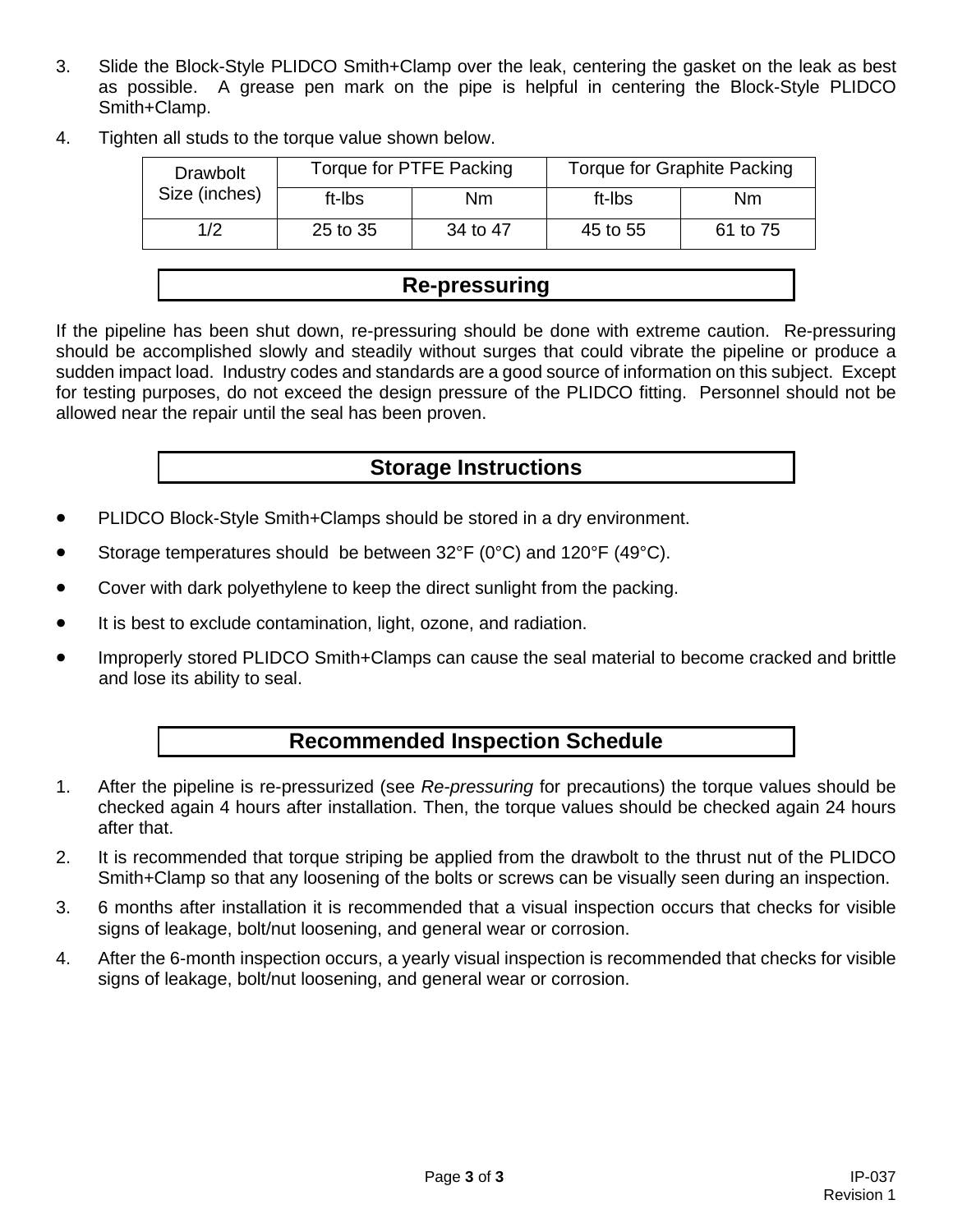<span id="page-4-0"></span>

The Pipe Line Development Company 11792 Alameda Drive, Strongsville, Ohio 44149, USA

Teléfono: (440) 871-5700 • Fax: (440) 871-9577 Llamada gratuita: 1-800-848-3333 Sitio web: [www.plidco.com](http://www.plidco.com/) • correo electrónico: [pipeline@plidco.com](mailto:pipeline@plidco.com)

# **INSTRUCCIONES DE INSTALACIÓN DE LA ABRAZADERA TIPO BLOQUE "PLIDCO®BLOCK-STYLE SMITH+CLAMP"**

#### **¡¡ADVERTENCIA**!!

LA SELECCIÓN O USO INCORRECTOS DE ESTE PRODUCTO PUEDE RESULTAR EN UNA EXPLOSIÓN, INCENDIO, MUERTE, LESIONES PERSONALES, DAÑOS MATERIALES Y/O DAÑOS AL MEDIO AMBIENTE.

No utilice ni seleccione una abrazadera tipo bloque "Block-Style PLIDCO Smith+Clamp" hasta haber comprendido a fondo todos los aspectos de la aplicación. No utilice la abrazadera tipo bloque "Block-Style PLIDCO Smith+Clamp" hasta tanto no haber leído y comprendido estas instrucciones de instalación. Si tuviese alguna pregunta o dificultades para utilizar este producto, comuníquese con:

#### **PLIDCO al 440-871-5700**

# **LEER CUIDADOSAMENTE**

La persona a cargo de la reparación debe estar familiarizada con estas instrucciones y debe comunicárselas a todo el personal involucrado en la instalación.

#### **Lista de verificación de seguridad**

- ❑ Cuando un producto PLIDCO es modificado de cualquier forma y por cualquiera que no sea el Departamento de Ingeniería y Fabricación de The Pipe Line Development Company, la garantía del producto quedará anulada. Los productos que se modifican en campo no tienen el beneficio de la trazabilidad de los materiales, la documentación de los procedimientos, la inspección de la calidad y la mano de obra experimentada que emplea The Pipe Line Development Company.
- ❑ Lea y siga estas instrucciones cuidadosamente. Siga la política de seguridad de su empresa y los códigos y normas aplicables.
- ❑ La abrazadera tipo bloque "Block-Style PLIDCO Smith+Clamp" es una abrazadera para reparación de fugas por perforaciones y nunca debe usarse para acoplar tubos. La abrazadera tipo bloque "Block-Style PLIDCO Smith+Clamp" no tiene una restricción en los extremos, y si se utiliza de este modo podría resultar en una EXPLOSIÓN, INCENDIO, MUERTE, LESIONES PERSONALES, DAÑOS MATERIALES Y/O DAÑOS AL MEDIO AMBIENTE.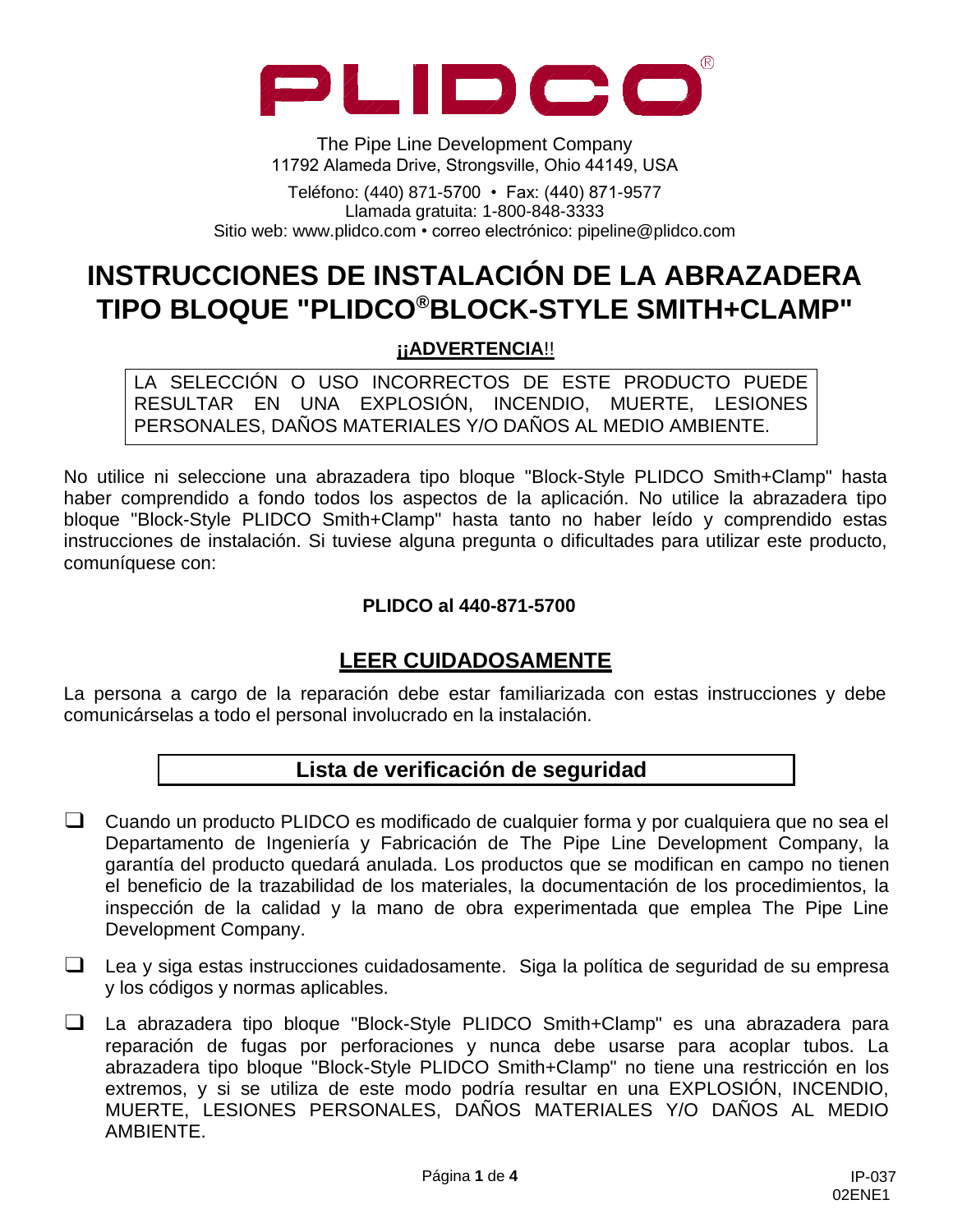- ❑ Durante los procedimientos de *Preparación e instalación de tubos*, quienes instalen la abrazadera "PLIDCO Smith+Clamp" deben usar como mínimo, lentes de seguridad Z87+ y calzado de seguridad con punta de acero.
- ❑ Cerciórese de que el material de sellado del empaque (PTFE expandido hasta 500°F o grafito de 500°F a 700°F) sea adecuado para el uso previsto. Si tuviese alguna pregunta, póngase en contacto con PLIDCO o con un distribuidor autorizado de PLIDCO.
- ❑ En la etiqueta del producto PLIDCO, verifique la presión y temperatura de operación máximas permitidas (MAOP). No exceda la presión y temperatura de operación máximas permitidas (MAOP, en inglés) indicadas en la unidad.
- ❑ Al reparar una fuga activa, se debe tener sumo cuidado de proteger al personal. Se pueden sufrir lesiones graves o la muerte.
- ❑ Si la tubería se ha puesto fuera de operación, la represurización debe realizarse extremando precauciones. La represurización se debe realizar de manera lenta y constante, sin picos de presión que puedan hacer vibrar la tubería y el accesorio. Los códigos y normas de la industria son una buena fuente de información sobre este tema. Excepto para fines de prueba, no exceda la presión de diseño de la abrazadera tipo bloque "Block-Style PLIDCO Smith+Clamp". No se debe permitir que el personal se acerque a la reparación hasta que se haya probado el sello.
- ❑ La presión máxima de trabajo de una abrazadera tipo bloque "Block-Style PLIDCO Smith+Clamp" se basa en una perforación de 1/8 de pulgada (3.2 mm) de diámetro. Perforaciones más grandes pueden sellarse a presiones menores. Póngase en contacto con PLIDCO para los detalles específicos.

# **Preparación del tubo**

- Elimine todo recubrimiento, óxido e incrustación de la superficie del tubo donde el empaque de la abrazadera tipo bloque "Block-Style PLIDCO Smith+Clamp" hará contacto con el tubo.
- Los empaques pueden tolerar pequeñas irregularidades en la superficie de hasta  $\pm$  1/32 de pulgada.

#### **Instalación**

- 1. Limpie y lubrique todos los espárragos y tuercas. Asegúrese de que las tuercas giren fácilmente sobre los espárragos.
- 2. Sin apretarla, ensamble la abrazadera tipo bloque "Block-Style PLIDCO Smith+Clamp" sobre el tubo a un lado de la fuga. Observe que el empaque está en una mitad del bloque solamente. (Ver la Figura 1)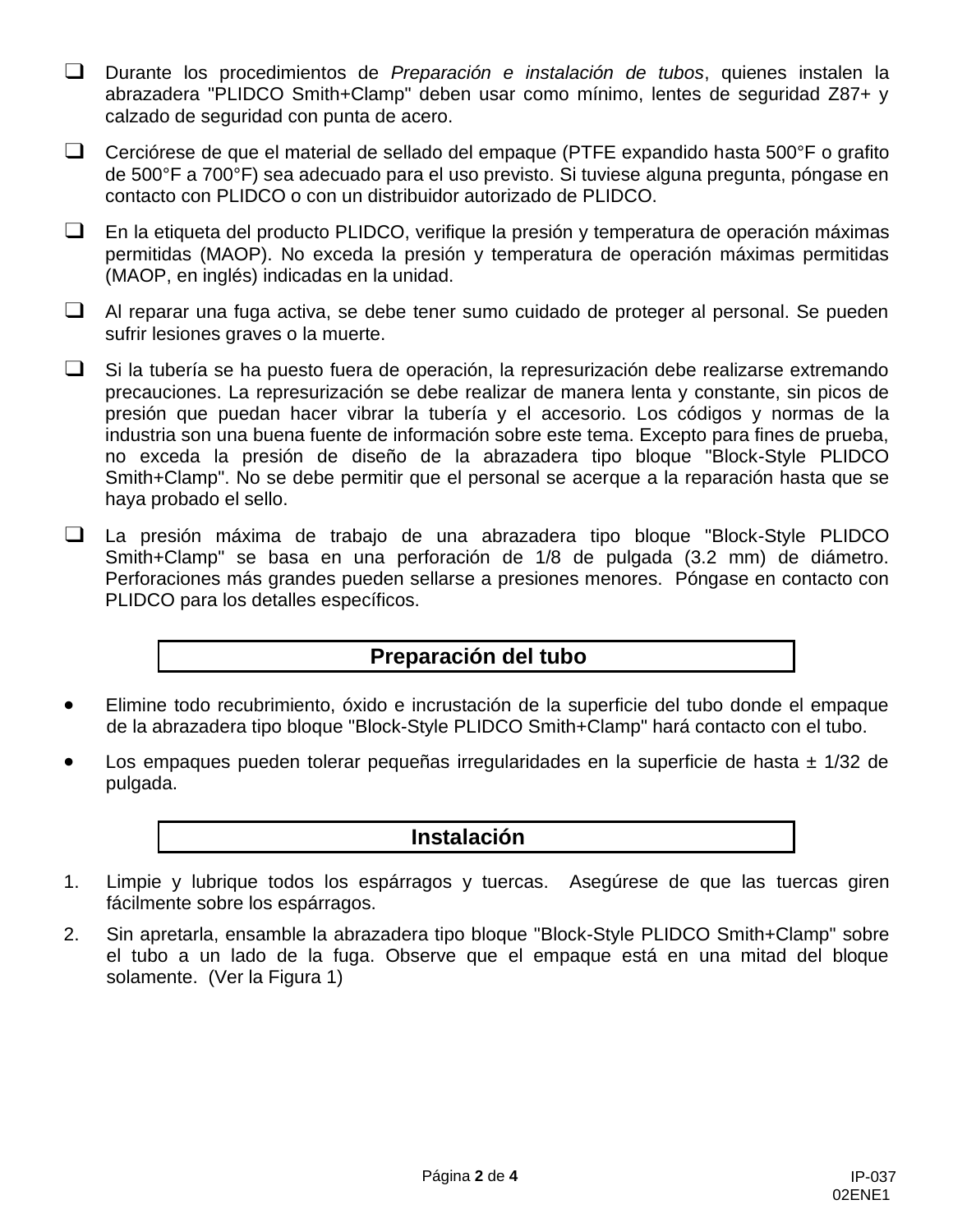

Figura 1

- 3. Deslice la abrazadera tipo bloque "Block-Style PLIDCO Smith+Clamp" sobre la fuga, centrando el empaque sobre la fuga lo mejor posible. Una marca de lápiz de grasa en el tubo es útil para centrar la abrazadera PLIDCO Smith+Clamp de tipo bloque.
- 4. Apriete todos los espárragos al valor de par de apriete que se muestra a continuación.

| Diámetro del<br>perno de | Par de apriete para el<br>empaque de PTFE |         | Par de apriete para el<br>empaque de grafito |         |
|--------------------------|-------------------------------------------|---------|----------------------------------------------|---------|
| acoplamiento             | pie-lb                                    | Nm      | pie-lb                                       | Nm      |
| (pulgadas)               |                                           |         |                                              |         |
| 1/2                      | 25 a 35                                   | 34 a 47 | 45 a 55                                      | 61 a 75 |

# **Represurización**

Si la tubería se ha sacado de operación, se debe represurizar con extrema precaución. La represurización debe realizarse de manera lenta y constante, sin picos de presión que puedan hacer vibrar la tubería o producir una carga de impacto repentina. Los códigos y normas de la industria son una buena fuente de información sobre este tema. Excepto para fines de pruebas, no exceda la presión de diseño del accesorio PLIDCO. No se debe permitir que el personal se acerque a la reparación hasta que se haya probado el sello.

# **Instrucciones de almacenamiento**

- Las abrazaderas tipo bloque "Block-Style PLIDCO Smith+Clamp" deben almacenarse en un ambiente seco.
- Las temperaturas de almacenamiento no deben superar los 120°F (49°C).